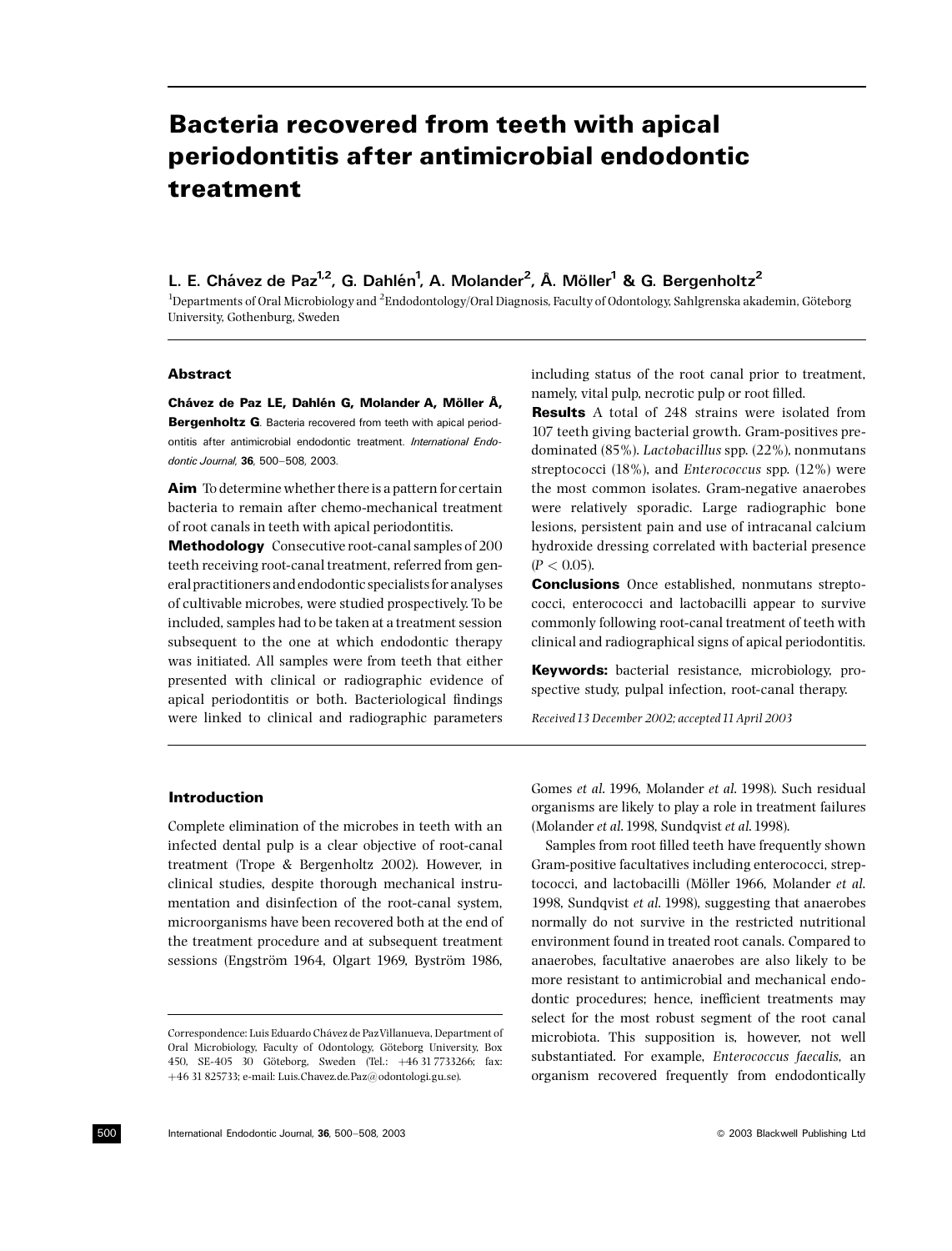treated teeth with apical lesions (Molander et al. 1998, Sundqvist et al. 1998) is rarely isolated in untreated infected pulps (Sundqvist 1994). The frequent presence of facultative anaerobes, including E. faecalis, in root canals of failing endodontically treated teeth could be as a consequence of fluid leakage from the oral environment via gaps at the restoration-tooth interface following coronal leakage (Saunders & Saunders 1994, Siqueira 2001).

While clinical follow-up studies have reported that biomechanical procedures reduce microrganisms in the root-canal system (Byström & Sundqvist 1981, Gomes et al. 1996, Peters et al. 2002), and that this effect is enhanced by the use of intracanal medication between appointments (Byström 1986, Molander et al. 1999), there is still insufficient knowledge as to which organisms survive these procedures. Based on the exploration of a large number of cases with diverse pulpal diagnoses at the initiation of therapy, the aim of the present study was to seek a more distinct understanding of the microflora that may endure antimicrobial endodontic treatment in teeth with evidence of apical periodontitis.

# Materials and methods

Over a period of 10 months (October 2000–July 2001) consecutive microbial samples from root canals referred to the Department of Oral Microbiology, Göteborg University, were gathered on a prospective basis and analysed for cultivable organisms.

The samples were recovered from a total of 200 teeth (77 anteriors, 38 premolars and 85 molars) from 196 patients (104 females and 92 males, age range 16^ 85 years).The referrals were from endodontic specialists in the Public Dental Service (59%) and general practitioners in the private sector in the Göteborg area of Sweden (41%) (Table 1).

To be considered for inclusion in the study, each sample had to come from a tooth that needed to satisfy thefollowing criteria:



Figure 1 Outline of clinical and laboratory procedures.

- Clinical or radiographic evidence of apical periodontitis or both.

- Root-canal treatment already initiated at one, two or several previous appointments prior to sampling (Fig. 1).

- Root-canal sampling procedures performed according to the method of Möller (1966).

|                                    | Bacteria present ( $n = 107$ ) |     |       | No growth $(n = 93)$ |     |       |  |
|------------------------------------|--------------------------------|-----|-------|----------------------|-----|-------|--|
|                                    | $Ca(OH)_{2}$                   | IKI | Total | $Ca(OH)_{2}$         | IKI | Total |  |
| Endodontists ( $n = 118$ )         | 47                             | 25  | 72    | 8                    | 38  | 46    |  |
| General practitioners ( $n = 82$ ) | 27                             |     | 35    | 44                   |     | 47    |  |
| Total                              | 74                             | 33  | 107   | 52                   | 41  | 93    |  |

Table 1 Distribution of cases based on bacterial presence, source of referral and intracanal medicament used

On comparing frequencies of bacterial growth between teeth treated with either IKI or Ca(OH)<sub>2</sub>, more no growth cultures were recorded for IKI than  $Ca(OH)$ <sub>2</sub> (55% and 41%, respectively, not statistically significant).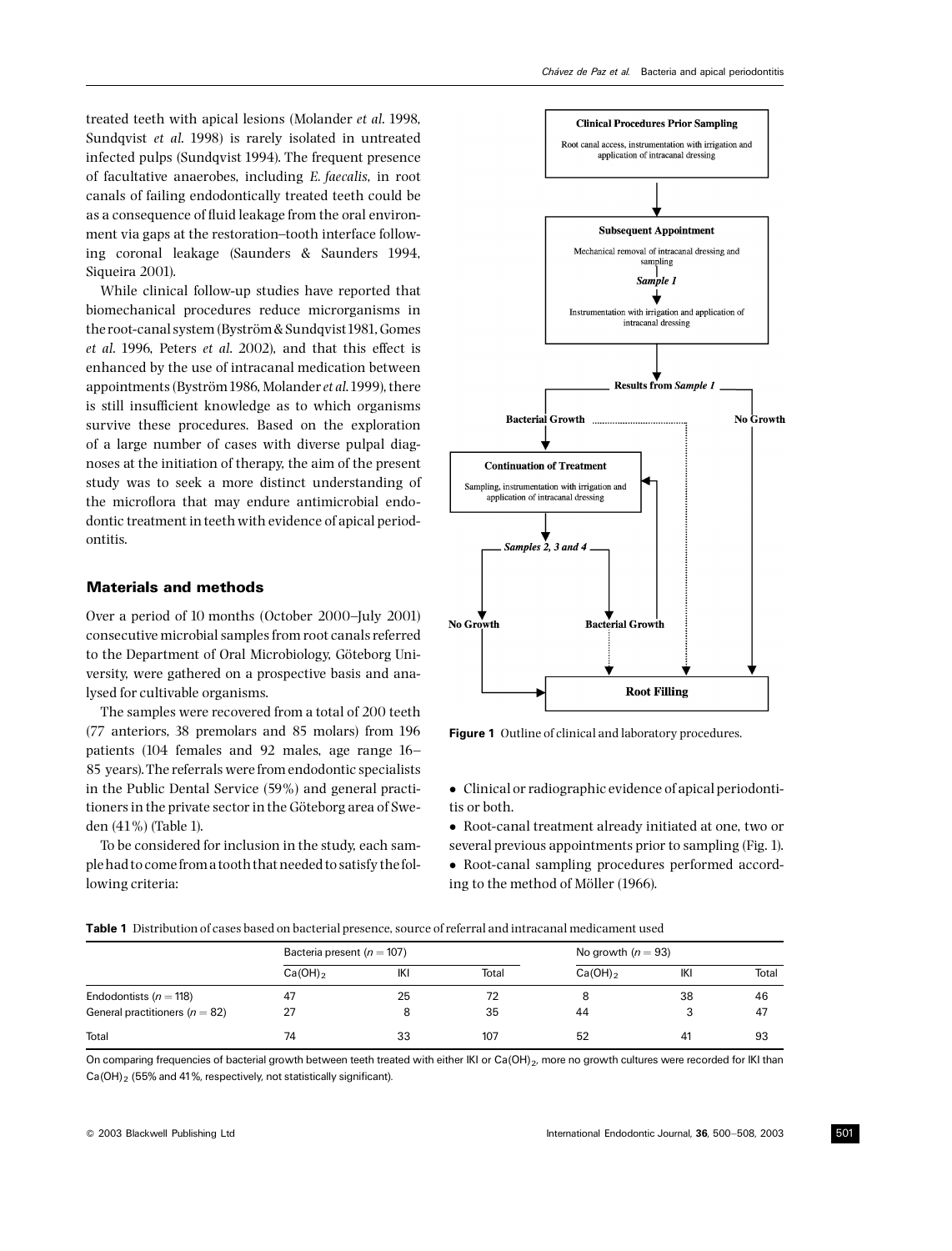- Cases treated only by experienced general practitioners or endodontists, who were regular users of the sampling method.

• Sterility control from the operation field demonstrating no bacterial growth.

## Clinical data requested from referring dentists

Referring dentists were requested to complete a form to answer questions regarding the clinical features of each case including the crown status, initial diagnosis, reason for sampling and intracanal medication used. Pre-operative periapical radiographs were also submitted and used to provide confirmation of periapical and clinical crown status. Radiographic images were digitalized and dimensions of radiographic bone lesions were measured using the software Adobe Photoshop v.6 (Adobe Systems Inc., Seattle,WA, USA). The 'size of the lesion' was determined by calculating the mean value between the largest horizontal and vertical measures. Lesions were then classified as small  $(\leq 2$  mm) or large  $(>2$  mm) (Fig. 2a,b).

#### Procedures prior to root-canal treatment

Teeth were isolated using rubber dam; then disinfected with 30% hydrogen peroxide and a 10% iodine tincture in accordance with the protocol advocated by Möller  $(1966)$ . The sterility of the operation field was checked after inactivation of the iodine with 5% sodium thiosulphate solution. Part of the fluid was aspirated with a charcoal-impregnated cotton pellet, which was transferred to transport medium VMGA III (Dahlén & Möller 1992).

Following removal of the interappointment temporary cement, the canal was flushed with sampling fluid (VMG I, Möller 1966) and instrumented to remove



Figure 2 Determination of radiographic bone lesion size (a) small and (b) large.

 $Ca(OH)_2$  if present. Then and in cases where IKI had been used for interappointment medication (Table 1), VMGI was added and the canal walls were scaled. The suspension was absorbed into charcoal impregnated paper points (Möller 1966), which were transferred to VMGA III. This sample was designated Sample 1 (Fig. 1). In cases with bacterial growth evident in a previous sample, irrigation and medicament procedures were repeated, and a subsequent sample was taken using the same sampling method in many but not all the cases. These samples were designated as appropriate Samples 2, 3 and 4.

#### Laboratory analyses

All samples arrived at the microbiological laboratory within 24 h of sampling. Transport tubes were placed in 37  $\degree$ C for 15 min and vigorously mixed for 20-30 s using a vortex mixer. Dilution aliquots of 100 µL were distributed onto two Brucella agar plates (BBLMicrobiological Systems, Cockeysville, MD, USA); one plate was used for aerobic incubation for  $3-5$  days at 37 °C and the other plate was used for anaerobic incubation using the hydrogen combustion method for  $5-7$  days at  $37 \degree C$  (Möller 1966). Charcoaled paper points, as well as the remaining fluid, were placed in a semi-liquid medium (HCMG-Sula, Möller 1966) and incubated at 37  $\degree$ C for up to 14 days. In cases of no growth on the agar plates, tubes were checked daily for turbidity during 14 days. Bacteria growing on agar plates or semi-liquid medium were subcultured for identification on the basis of anaerobic or aerobic growth and further identification was performed as outlined by Dahlén & Möller (1992).

Colonies were semi-quantified according to the method described by Dahlén et al. (1982). Briefly: 1-10 colony forming units (CFU) were considered as very sparse growth,  $11-100$  as sparse growth,  $101-1000$  moderate,  $1001-10000$  as heavy and more than  $10000$  as very heavy growth.

Strains isolated were Gram-stained and classified by colony morphology, oxygen tolerance and biochemical tests into species, genus or other main groups. Selective media were used for subculturing the following strains: Mitis-Salivarius agar plates (MS agar, Difco Laboratories, Dertroit, MI, USA) on which distinction was made between mutans group and nonmutans group streptococci, MSB agar plates (Mitis-Salivarius with 3.3 mg  $\mathrm{L}^{-1}$ of Bacitracin (Sigma, St Louis, MO, USA) for identification of Streptococcus mutans/Streptococcus sobrinus, Staphylococcus 110 medium agar plates (Difco) on which Staphylococcus aureus was distinguished from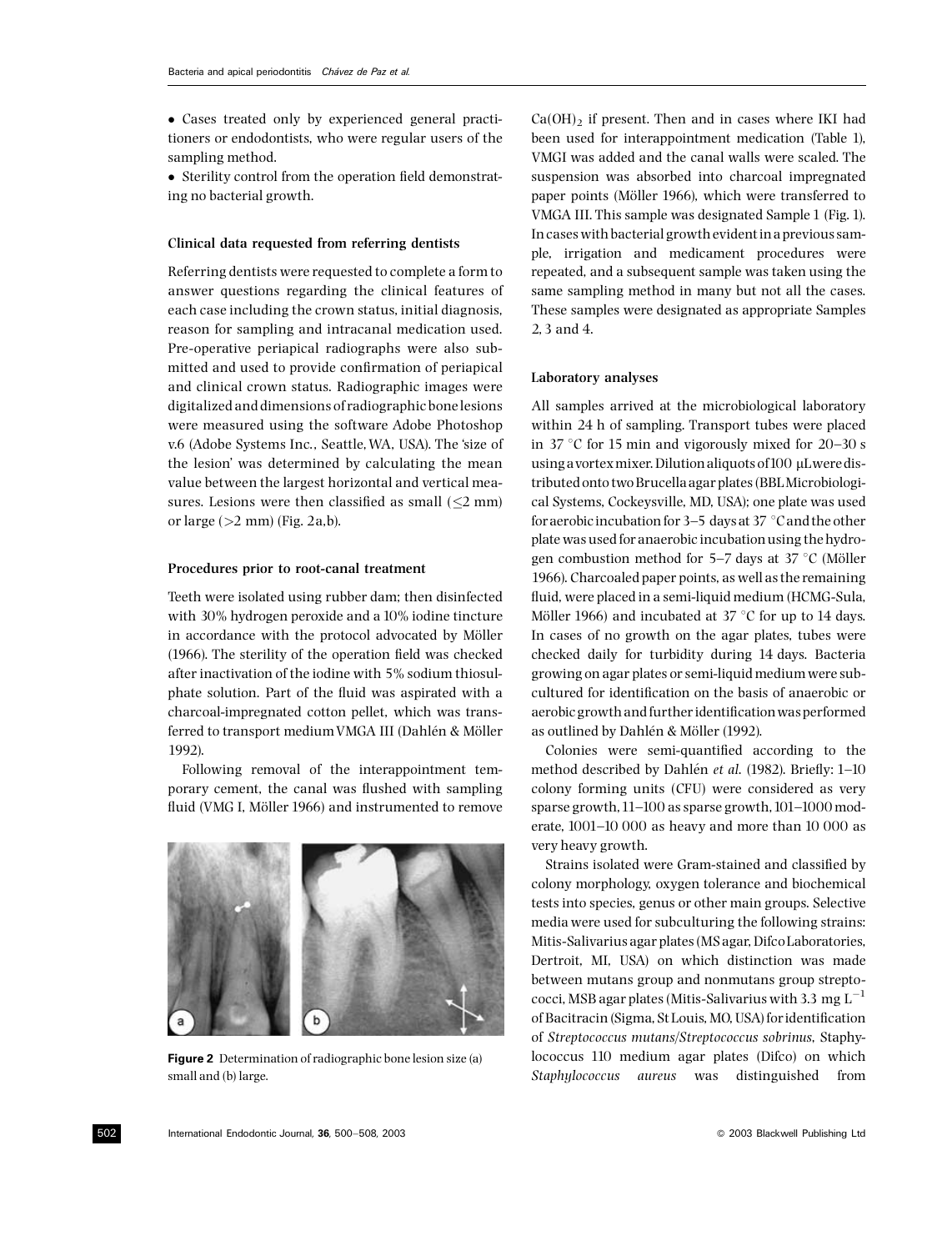Chávez de Paz et al. Bacteria and apical periodontitis

coagulase-negative Staphylococcus spp. by being DNase positive, Enterococcosel agar plates (BBL Microbiology Systems, Cockeysville, MD) for identification of Enterococcus spp., Rogosa agar plates (Difco) for identification of Lactobacillus spp. and Bi¢dobacterium spp., CFAT agar plates (Zylber & Jordan 1982) for identification of Actinomyces spp., Drigalski agar plates for identification of lactose positive enterobacteria and Saboraud dextrose agar plates (Difco) for identification of yeasts (Candida spp.).

Gram-positive rods not growing on selective media, e.g. Propionibacterium spp., Clostridium spp. and Eubacterium spp. were identified after subculturing on Brucella blood agar (BBL) enriched with defibrinated horse blood plus 0.5% haemolysed horse blood and 5  $\mu$ g L<sup>-1</sup> of menadione, and were analysed by gas-liquid chromatography. Other obligate anaerobic strains, e.g. Peptostreptococcus spp., black-pigmented (Prevotella spp., Porphyromonas spp.) and nonpigmented Gram-negative anaerobes (Fusobacterium spp.,Veillonella spp.) were subcultured on Brucella blood agar plates and further identified by cell and colony morphology.

Plates foranaerobic culturingwereincubated in anaerobic jars for 7^10 days while other plates were incubated in air with  $10\%$  CO<sub>2</sub> for 3-5 days.

## Gas-liquid chromatography

The methodology was performed as outlined by Holdeman et al. (1977). Bacteria were grown on RS-30 media for 5 days under anaerobic conditions. Their metabolic products were analysed with a chromatograph equipped with an ionization detector.The glass column of chromatography was packed with 5% AT 1000 (Altech Associates Inc., Deerfield, Ill, USA.) on Chromosorb GHP 100/ 120 mesh (Johns-Manville, Denver, Co., USA).The carrier gas was nitrogen (30 mL min $^{-1}$ ) with an injection port temperature of  $120^{\circ}$ C. One microlitre portions of the ether extracted and methylated samples were used, and the results were compared with those obtained with standard solutions of volatile fatty acids.

#### Statistical analysis

The material from the first samples was distributed into two groups: 'bacteria present' (BP) and 'no growth' (NG). Clinical and radiographic data from BP and NG groups were compared using the Chi-square test (significance level set at  $P < 0.05$ ). Within the BP group, bacterial findings were compared to clinical and radiographic data using Chi-square test (significance level set at:  $P < 0.05$ ).

# Results

## General findings

Of the 200 cases analysed,107 presented with bacterial growth in the root-canal sample designated as Sample 1 (BP group), while 93 cases did not yield bacterial growth (NG group).

Within the BP group, a second sample (Sample 2) was submitted in 99 cases, demonstrating bacterial growth in 56 cases (57%). Sample 3 was obtained from 52 cases, which displayed bacterial growth in 7 cases (13%). Six of these cases were further sampled (Sample 4), with none demonstrating bacterial growth.

Table 1 shows a distribution based on sources of sampling and intracanal medicaments used between appointments. Overall, calcium hydroxide was the most commonly used intracanal dressing (126 cases, 63%). When analysed by source, endodontists used IKI in 53% of the cases in contrast to the general practitioners who more frequently used  $Ca(OH)_2 (87\%).$ 

Table 2 Comparisons between bacteria present (BP) and no growth (NG) groups based on clinical and radiographic data

|                                         | ΒP | NG | $\chi^{2*}$ |
|-----------------------------------------|----|----|-------------|
| Tooth group                             |    |    |             |
| Upper anterior ( $n = 48$ )             | 27 | 21 | <b>NS</b>   |
| Lower anterior ( $n = 29$ )             | 15 | 14 | NS          |
| Upper premolar ( $n = 18$ )             | 9  | 9  | <b>NS</b>   |
| Lower premolar ( $n = 20$ )             | 7  | 13 | <b>NS</b>   |
| Upper molar ( $n = 29$ )                | 18 | 11 | <b>NS</b>   |
| Lower molar ( $n = 56$ )                | 31 | 25 | <b>NS</b>   |
| Radiographic bone lesion                |    |    |             |
| No lesion $(n = 6)$                     | 1  | 5  | <b>NS</b>   |
| Small lesion (=2 mm) ( $n = 67$ )       | 20 | 47 | 0.0001      |
| Large lesion ( $>2$ mm) ( $n = 127$ )   | 86 | 41 | 0.001       |
| Crown status                            |    |    |             |
| 1 surface filling $(n = 42)$            | 23 | 19 | <b>NS</b>   |
| >1 surface filling ( $n = 99$ )         | 51 | 48 | <b>NS</b>   |
| Full coverage crown $(n = 37)$          | 21 | 16 | <b>NS</b>   |
| Bridge abutment ( $n = 22$ )            | 12 | 10 | <b>NS</b>   |
| Initial diagnosis                       |    |    |             |
| Vital pulp ( $n = 31$ )                 | 15 | 16 | <b>NS</b>   |
| Non-vital pulp ( $n = 109$ )            | 63 | 46 | <b>NS</b>   |
| Re-treatment ( $n = 60$ )               | 29 | 31 | <b>NS</b>   |
| Reason for sampling                     |    |    |             |
| Persistent pain/tenderness ( $n = 72$ ) | 52 | 20 | 0.001       |
| Persistent swelling $(n = 9)$           | 6  | 3  | <b>NS</b>   |
| Persistent fistula ( $n = 28$ )         | 12 | 16 | <b>NS</b>   |
| No radiographic healing ( $n = 39$ )    | 17 | 22 | <b>NS</b>   |
| Sterility control ( $n = 52$ )          | 20 | 32 | <b>NS</b>   |

 ${}^*\mathcal{P}$ - value in  $\chi^2$ -test, NS = not statistically significant.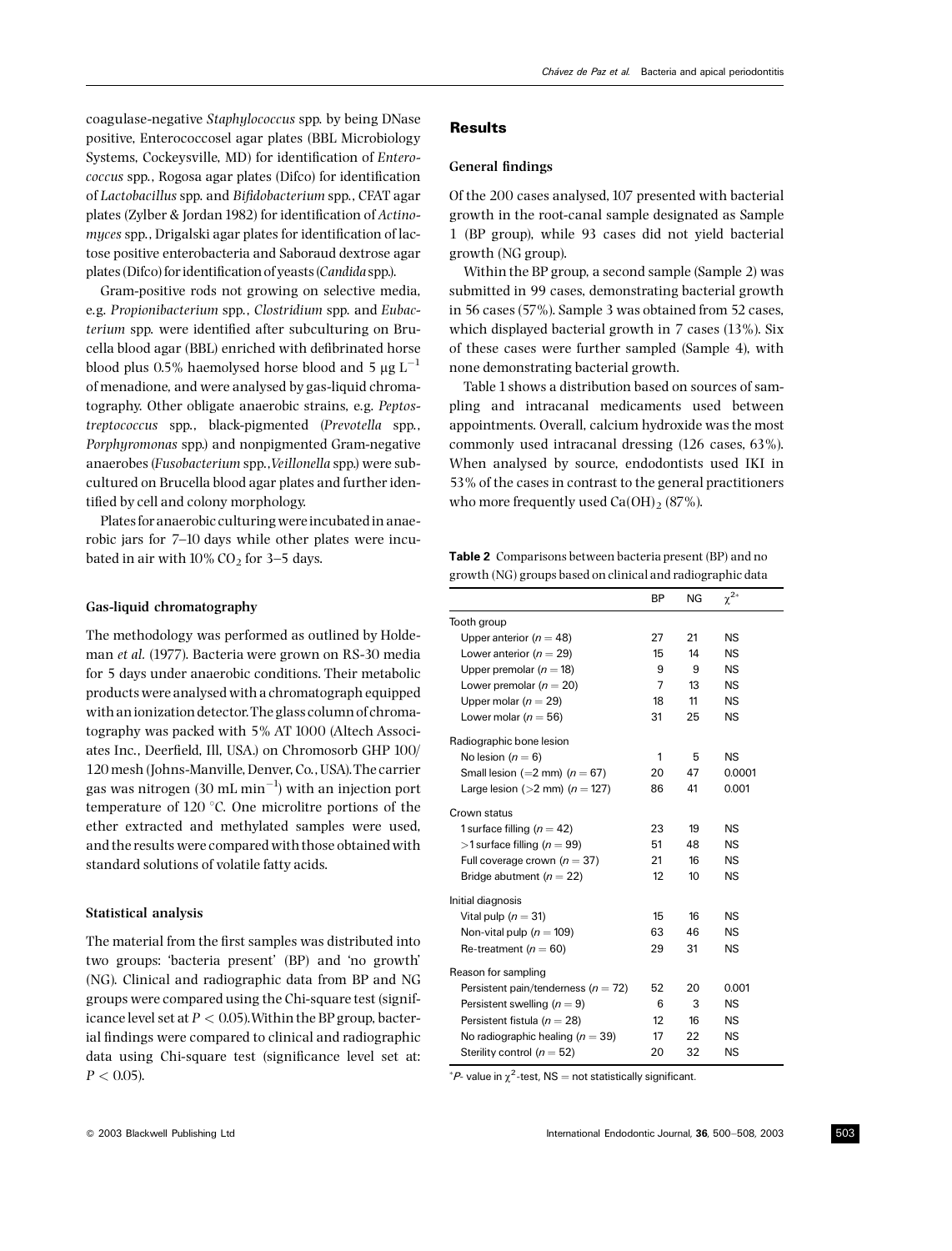## Clinical parameters

Table 2 shows various clinical and radiographic features associated with the cases investigated namely, tooth category, periapical lesion size, crown status, initial diagnosis and reason given for submitting the sample. Mandibular molar and maxillary anterior teeth were the most regularly sampled tooth type, although there was no association with the presence of bacteria.

Radiographic analyses demonstrated 6 teeth with no lesions, five of them belonging to the NG group. Large bone lesions were the most common (64%), and correlated significantly with presence of bacteria ( $P =$ 0.001). Occurrence of small lesions was positively correlated with no bacterial growth  $(P = 0.0001)$ .

Almost 50% of the cases had two-surface, or larger, restorations. There was no correlation between size or type of restoration and bacterial growth (Table 2).

More than half of the cases had an initial diagnosis of pulp necrosis, 31 (16%) had a vital pulp diagnosis and 60 (30%) were retreatments. Results of bacterial growth were not correlated to these diagnoses (Table 2).

The most common reason for sampling was persistence of pain and tenderness (36%). These causes significantly correlated with bacterial growth in Sample 1  $(P = 0.001)$ .

# Microbial isolates

Table 3 shows the distribution of the bacterial strains isolated from the root-canal samples. There were a total of 235 strains isolated in Sample 1, with approximately 2 strains per case. Samples 2 and 3 presented an average of1isolate per case. Lactobacillusspp., nonmutans streptococci and Enterococcus spp., were the most prevalent species. In none of the samples were yeasts isolated.

Thirteen strains isolated in Sample 2 had not been recovered from the previous Sample1.These new strains were: Lactobacillus spp. (five strains), nonmutans streptococci (three strains), Enterococcus spp. (three strains), Propionibacterium spp. (one strain) and lactose-positive enterobacterium (one strain).

In Sample 3 the 7 bacterial strains that prevailed in monoculture had been isolated also in Samples 1 and 2.

Reapplication of intracanal dressing produced a reduction in quantity and growth rate of microbial species isolated from Sample 1 through Sample 3 (Table 3).

# Correlation of microbial isolates with clinical parameters

Nonmutans group streptococci and enterococci were recovered from cases diagnosed initially with vital pulps

|                                   | Sample 1 ( $n = 107$ cases) |                |                | Sample 2 ( $n = 56$ cases) |                |       | Sample 3 $(n = 7$ cases) |                |                |       |     |      |                |
|-----------------------------------|-----------------------------|----------------|----------------|----------------------------|----------------|-------|--------------------------|----------------|----------------|-------|-----|------|----------------|
|                                   | $+$                         | $++$           | $+++$          | $+++++$                    | $+++++$        | Total | $+$                      | $++$           | $+++$          | Total | $+$ | $++$ | Total          |
| Gram-positive cocci               |                             |                |                |                            |                |       |                          |                |                |       |     |      |                |
| Non-mutans group streptococci     | 5                           | 11             | 14             | 9                          | $\overline{2}$ | 41    | 8                        | 3              | 2              | 13    |     |      |                |
| Enterococcus spp.                 | 3                           | 8              | 4              | 9                          | $\overline{2}$ | 26    | 6                        | $\overline{7}$ | $\overline{2}$ | 15    | 1   | 1    | 2              |
| Coagulase negative staphylococci  | 1                           | 5              | 10             | 1                          |                | 17    |                          |                |                |       |     |      |                |
| Peptostreptococcus spp.           |                             | 5              | $\overline{2}$ | $\overline{2}$             |                | 9     |                          |                |                |       |     |      |                |
| Mutans group streptococci         | 1                           | $\overline{2}$ | 1              |                            |                | 4     |                          |                |                |       |     |      |                |
| Gram-positive rods                |                             |                |                |                            |                |       |                          |                |                |       |     |      |                |
| Lactobacillus spp.                | 4                           | 11             | 16             | 15                         | 3              | 49    | 5                        | 10             | 3              | 18    | 3   |      | 3              |
| Bifidobacterium spp.              |                             | 6              | 8              | 3                          |                | 18    | $\overline{2}$           |                |                | 2     |     |      |                |
| Propionibacterium spp.            |                             | 4              | 4              | 5                          | 1              | 15    | 3                        | 1              | $\overline{2}$ | 6     | 2   |      | $\overline{2}$ |
| Actinomyces spp.                  |                             | $\overline{2}$ | 6              | 4                          |                | 12    | 1                        | $\overline{2}$ | 1              | 4     |     |      |                |
| Eubacterium spp.                  |                             | 3              | 1              | 1                          |                | 6     | 1                        |                |                |       |     |      |                |
| Clostridium spp.                  | 2                           | $\overline{2}$ |                |                            | 4              |       | 1                        |                | 1              |       |     |      |                |
| Gram-negative cocci               |                             |                |                |                            |                |       |                          |                |                |       |     |      |                |
| Veillonella spp.                  | 2                           | 2              | 1              |                            |                | 6     |                          |                |                |       |     |      |                |
| Gram-negative rods                |                             |                |                |                            |                |       |                          |                |                |       |     |      |                |
| Prevotella spp.                   |                             | 9              | $\overline{2}$ |                            |                | 11    |                          |                |                |       |     |      |                |
| Fusobacterium spp.                | 1                           | 5              | $\overline{2}$ | 1                          |                | 9     |                          |                |                |       |     |      |                |
| Enterobacteria (lactose positive) |                             | 4              | 1              | $\overline{2}$             |                | 7     | 1                        |                |                | 1     |     |      |                |
| Porphyromonas spp.                |                             | 1              |                |                            |                |       |                          |                |                |       |     |      |                |
| <b>Total isolates</b>             | 20                          | 80             | 74             | 53                         | 8              | 235   | 27                       | 24             | 10             | 61    | 6   | 1    | 7              |

Table 3 Distribution based on growth rate of strains isolated from consecutive root canal samples

Growth rate:  $+$  very sparse,  $++$  sparse;  $+++$  moderate;  $++++$  heavy,  $+++++$  very heavy growth.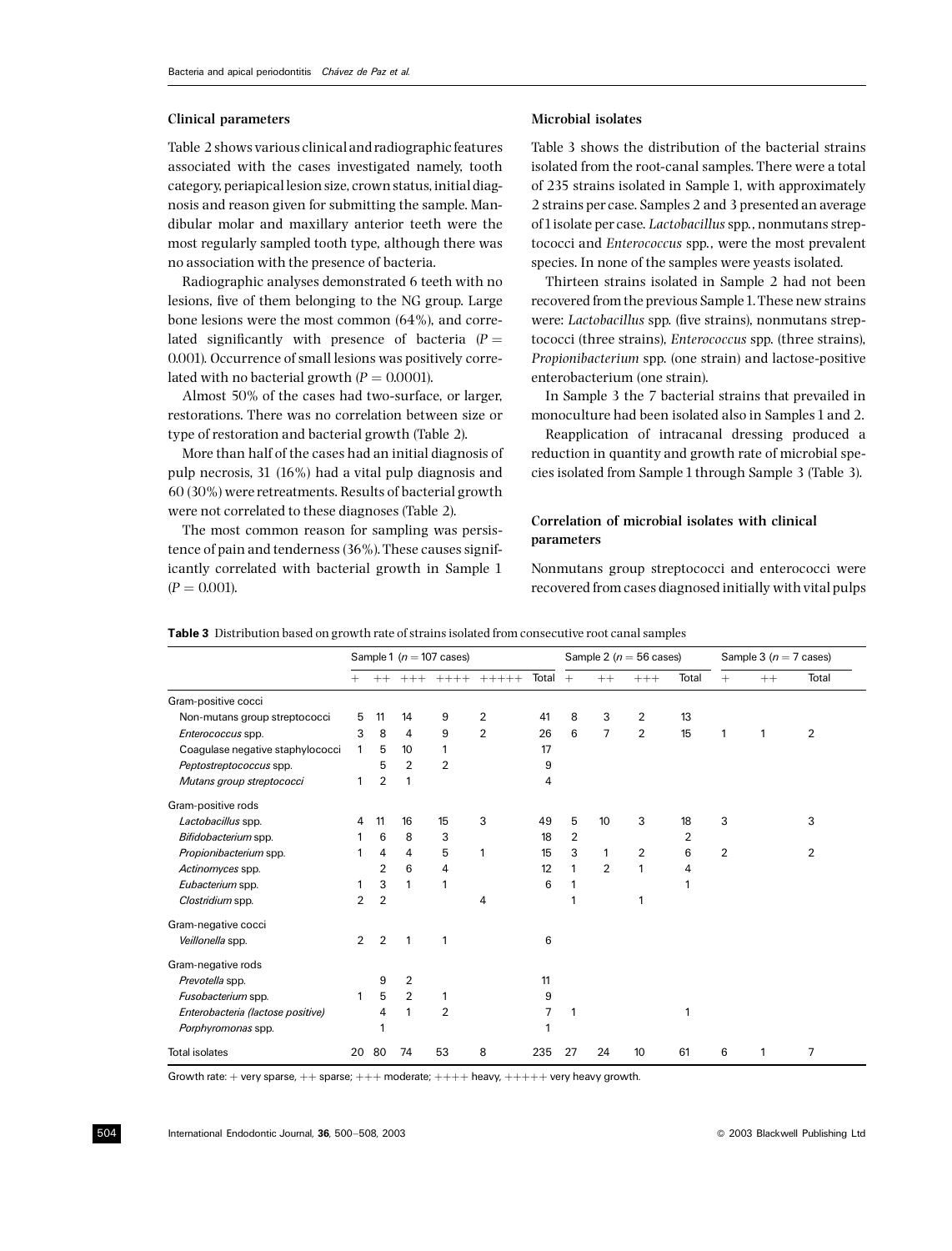|                                               | Vital $(n = 15)$ | Necrotic ( $n = 63$ ) | Retreatment ( $n = 29$ ) | $\sim$ <sup>2*</sup> |
|-----------------------------------------------|------------------|-----------------------|--------------------------|----------------------|
| <i>Lactobacillus</i> spp. $(n = 49)$          |                  | 26                    |                          | <b>NS</b>            |
| Non-mutans group streptococci ( $n = 41$ )    |                  | 19                    | 20                       | 0.0002               |
| <i>Enterococcus</i> spp. $(n = 26)$           |                  | 10                    | 16                       | 0.0001               |
| Bifidobacterium spp. $(n = 18)$               |                  | 10                    |                          | 0.001                |
| Coagulase negative staphylococci ( $n = 17$ ) |                  | 14                    |                          | 0.02                 |
| <i>Propionibacterium</i> spp. $(n = 15)$      |                  | 6                     | ี                        | <b>NS</b>            |
| Actinomyces spp. $(n = 12)$                   |                  | 10                    |                          | <b>NS</b>            |
| Peptostreptococcus spp. $(n = 9)$             |                  | 6                     |                          | <b>NS</b>            |
| Gram-negative anaerobic rods ( $n = 28$ )     | 5                |                       |                          | 0.02                 |

Table 4 Correlation between initial diagnosis and bacteria isolated in Sample 1

 $P$ -value in Chi-square test,  $NS =$  not statistically significant.

in  $n = 2$  and  $n = 0$  cases, respectively. While these two bacterial groups were more commonly recovered from teeth with diagnosis of necrotic pulps  $(n = 19)$  and  $n = 10$ , respectively), their presence was significantly more common in the retreatment cases  $(P = 0.0002)$ and  $P = 0.0001$ , respectively) (Table 4). Bifidobacterium and coagulase negative staphylococci, on the other hand, were uncommon in retreatment cases  $(P = 0.001$  and  $P = 0.02$ , respectively). Gram-negative anaerobic rods (Prevotella, Fusobacterium, lactose positive enterobacteria and Porphyromonas), were mainly present in teeth originally diagnosed with necrotic pulp and were infrequent in re-treatment cases ( $P = 0.02$ ).

Compared to IKI, calcium hydroxide as an interappointment dressing was more often associated with a positive culture (Table 1).  $Ca(OH)_2$  was also significantly associated with the presence of nonmutans streptococci ( $P = 0.003$ ) and Enterococcus spp. ( $P =$ 0.001) (Table 5).

## **Discussion**

In the present study, Gram-positive bacteria were recovered from root canals of teeth receiving root-canal treatment for either symptomatic or nonsymptomatic apical periodontitis. In several cases the organisms remained or new ones appeared in subsequent samples, despite chemo-mechanical treatment and antimicrobial intracanal dressings, suggesting that conditions for their survival and growth prevailed in these root canals. Byström & Sundqvist (1981), Gomes et al. (1996) and Peters *et al.* (2002) have reported similar findings, although their studies were based on smaller number of cases and with treatment methodologies somewhat different to those applied by the referring dentists of the present study.

Gram-negative anaerobes were conspicuous by their relatively rare occurrence in contrast to primary infections of teeth with necrotic pulps and apical periodontitis

Table 5 Correlation between intracanal medicament used and isolated strains from Sample1

|                                               | $Ca(OH)2 (n = 74)$ | IKI $(n = 33)$ | $\chi^{2*}$ |  |
|-----------------------------------------------|--------------------|----------------|-------------|--|
| Lactobacillus spp. $(n = 49)$                 | 40                 | 9              | <b>NS</b>   |  |
| Non-mutans group streptococci ( $n = 41$ )    | 37                 |                | 0.003       |  |
| <i>Enterococcus</i> spp. $(n = 26)$           | 26                 |                | 0.001       |  |
| <i>Bifidobacterium</i> spp. $(n = 18)$        | 9                  | 9              | <b>NS</b>   |  |
| Coagulase negative staphylococci ( $n = 17$ ) | 9                  | 8              | <b>NS</b>   |  |
| Propionibacterium spp. $(n = 15)$             | 13                 |                | <b>NS</b>   |  |
| Actinomyces spp. $(n = 12)$                   | 9                  |                | <b>NS</b>   |  |
| <i>Prevotella</i> spp. $(n = 11)$             | 5                  | 6              | <b>NS</b>   |  |
| <i>Fusobacterium</i> spp. $(n = 9)$           |                    |                | <b>NS</b>   |  |
| Peptostreptococcus spp. $(n = 9)$             |                    |                | <b>NS</b>   |  |
| Enterobacteria (lactose positive) ( $n = 7$ ) |                    |                | <b>NS</b>   |  |
| Veillonella spp. $(n = 6)$                    | 5                  |                | <b>NS</b>   |  |
| <i>Eubacterium</i> spp. $(n = 6)$             |                    |                | <b>NS</b>   |  |
| Mutans group streptococci ( $n = 4$ )         |                    |                | <b>NS</b>   |  |
| Clostridium spp. $(n = 4)$                    |                    |                | <b>NS</b>   |  |
| Porphyromonas spp. $(n = 1)$                  |                    |                | <b>NS</b>   |  |

 $P$ -value in Chi-square test,  $NS =$  not statistically significant.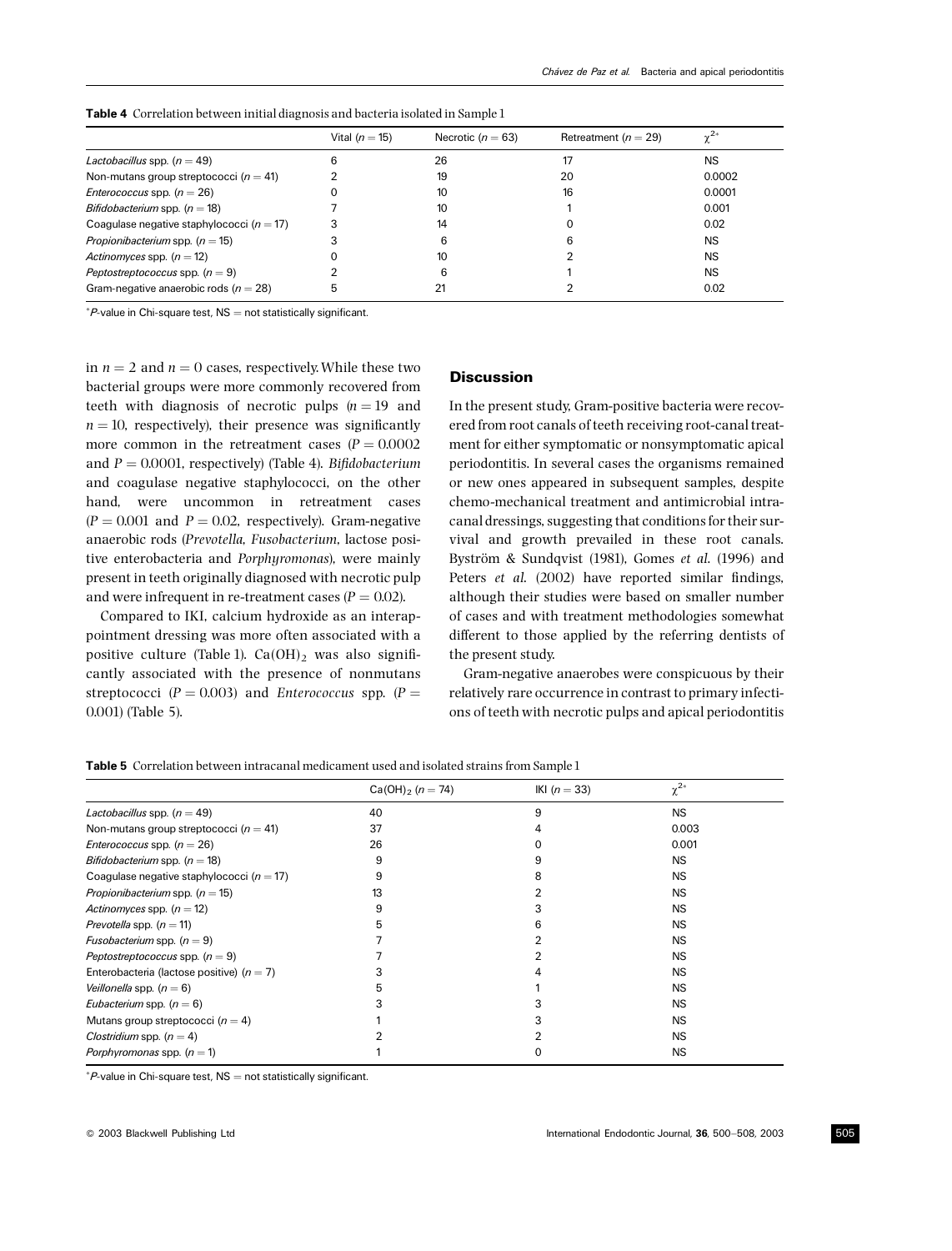(Baumgartner & Falkler 1991, Hoshino et al.1992,Wasfy et al. 1992, Sundqvist 1994). Of the isolates in teeth with an initial diagnosis of pulp necrosis, Gram-negative anaerobes were less than 20% of the total isolates recovered (Table 4). Given this observation, and realizing that a microbiological analysis of the original microbiota in the cases observed was not possible, our findings suggest that the treatment procedures carried out, especially in teeth with necrotic pulps, were more effective against Gram-negative bacteria but less so towards Gram-positive organisms. Hence, these results seem to provide support for the hypothesis that endodontic procedures may select for the more resilient organisms, while the susceptible Gram-negative anaerobes are more easily eliminated. The supposedly higher resistance of Grampositive bacteria may be related to different factors, as for example cell-wall structure, metabolic products secreted, and resistance towards medicaments. The true nature and implication of such factors need further clarification (Sriskandan & Cohen 1999).

Gram-positive rods were the most frequently isolated group of bacteria. Within this group Lactobacillus spp. was by far the most predominant. Screening a variety of cases with diverse pulpal and periapical diagnosis, Sundqvist & Carlsson (1974) reported lactobacilli to be a prevalent bacterium in initial root-canal samples. This organism is not usually recognized as an endodontic pathogen. Sundqvist & Carlsson proposed, on the basis of the simultaneous occurrence of lactobacilli in other sites of the oral cavity, that they are likely to be transient contaminants rather than regular colonizers of necrotic pulps. Indeed they are ubiquitous in the deep portions of caries lesions (Edwardsson1974, McKay1976,Hoshino et al.1992) and it is not unreasonable to assume that they are derived from such origins. While their pathogenic potential is not well established, the present data suggest that they are able to survive in restricted nutritional environments. Further, as they have been recovered in root-canal samples from teethwith apical lesions persisting after endodontic treatment (Molander et al. 1998, Sundqvist et al. 1998), lactobacilli may play a role in pathogenesis.

Gram-positive cocci were the second largest group of bacteria isolated in the samples, of which nonpolysaccharide producing streptococci were the most prevalent. Such organisms have also been recognized in necrotic pulps of untreated root canals (Sundqvist 1994). Gomes et al. (1996) isolated diverse streptococcal species after endodontic instrumentation without medication in between treatment sessions, namely, S. milleri group, S. anginosus, S. constellatus, S. intermedius and S. gordonii. Méjare (1975) observed S. milleri in samples obtained from root canals at the time of obturation and that they were most often recovered along with S. sanguis and S. mitior. In semblance with our results, the origin of these organisms could not be determined and it is quite possible that they were colonizers owing to previous direct exposure of the root canal to the oral environment (Méjare 1975).

Another commonly recovered bacterial group was Enterococcus spp. In recent years enterococci have attracted considerable interest owing to their frequent recovery from endodontic re-treatment cases (Molander et al. 1998, Sundqvist et al. 1998, Peculiene et al. 2001). These organisms were also recovered from many of the current samples (12%), especially from the re-treatment cases, supporting previous findings and the view that they are able to survive in environments with sparse nutritional supply. Further, our findings confirm the treatment resilient nature of enterococci as demonstrated in vitro (Dahlén et al. 2000). Hence, of 26 isolates in Sample 1, 15 isolates were also present in Sample 2. This means that in comparisonwith all other organisms, Enterococcus spp. more than doubled their percentage share of the total number of strains over the treatment period, while other organisms either had a slight increase or decrease or had disappeared totally in Sample 2 (Table 3).

In a similar study, Molander et al. (1996) analysed 574 samples submitted in 1986 to the same microbiology laboratory in Göteborg. The results showed that streptococci, enterococci and lactobacilli were also the most common isolates. However, all samplers were general practitioners and sterility checks were not consistently carried out for oral contamination of the sampling site. While oral contamination during sampling may not be ruled out as a factor for the presence of bacteria in the current study, special precautions were undertaken to include only habitual samplers and teeth where dentists were likely to have been able to apply proper rubber dam and aseptic operative procedures.

Although the current study does not provide evidence as to the origin of the organisms found in the treated cases, our findings do raise concerns about their pathogenic capacity, once they are established in the rootcanal environment. This is regardless of whether they were present from the very beginning, or became selected in the process of root-canal instrumentation and medication. Over the past 20 years, the field of endodontics has been very much preoccupied with the role of the anaerobic segment of the root-canal microbiota especially the Gram-negatives owing to their dominance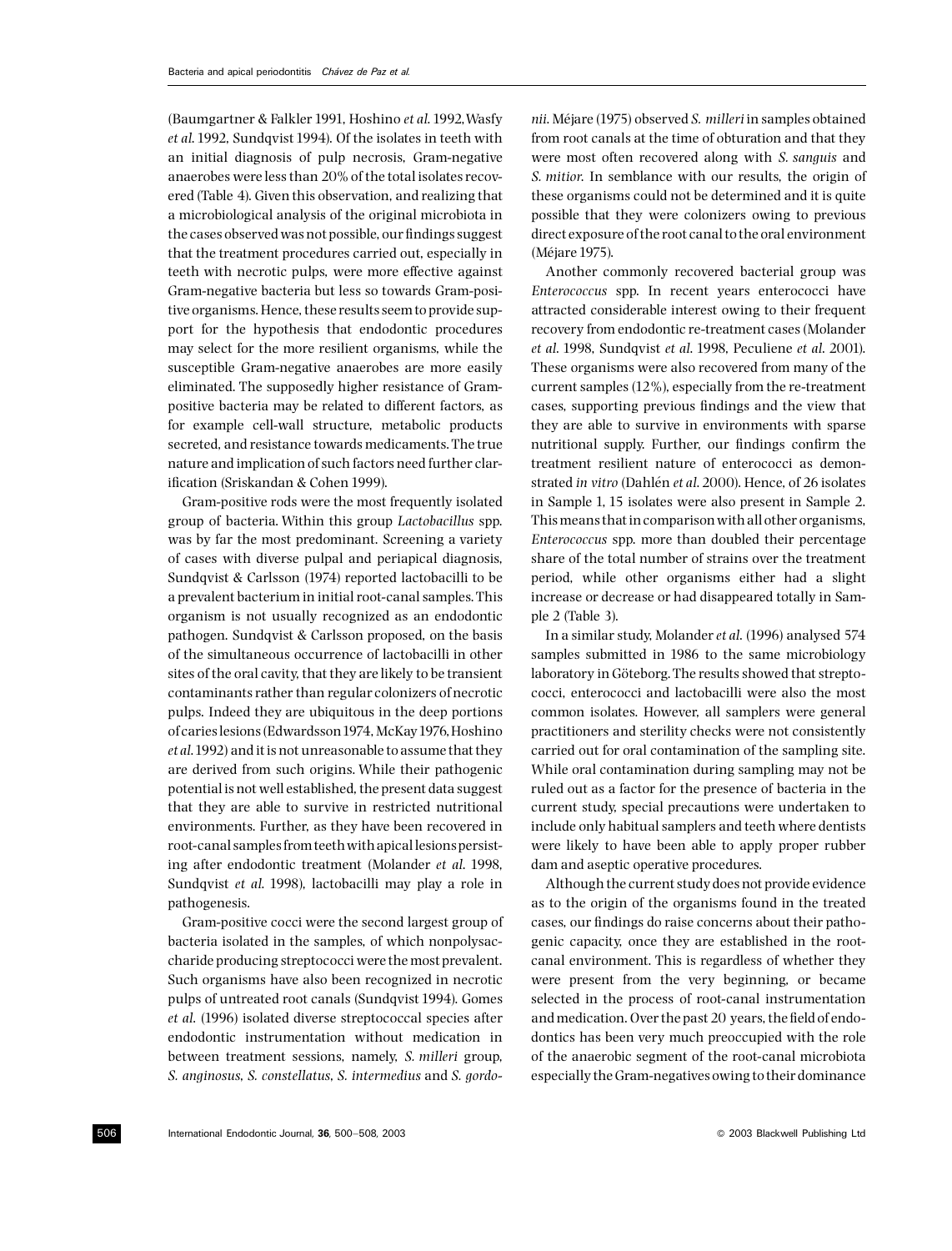in untreated cases of necrotic pulp and the fact that they exert distinct pathogenic properties allowing them to escape various host defence mechanisms (Haapasalo  $et$  al. 1986, Sundqvist  $et$  al. 1979). The risk of a flora being dominated by Gram-positives after treatments, of which several are facultatives, necessitates efforts to elucidate whether or not treatment outcome depends on their complete elimination. Further to the acquisition of such knowledge there is a great clinical need to understand which medication assists in their eradication.The observation that the use of calcium hydroxide, the most commonly employed intracanal dressing in the current study, was associated with the continual presence of some of these organisms confirms its relative inefficiency as an antimicrobial agent in root-canal treatment (Stevens & Grossman 1983, Haapasalo & Ørstavik 1987, Reit & Dahlén 1988). The present findings support the contention that it is difficult to kill by this medicament not only enterococci but also other Gram-positive organisms. Most likely the continued recoveries of certain Grampositives is related to an inability of clinicians to properly instrument and disperse this intracanal dressing to all areas of the root-canal system where bacteria may remain, i.e. in isthmuses, dentinal tubules and ramifications (Siqueira & Lopes 1999).

Although our findings revealed associations of bacterial presence tolesion size, intracanal medicationand reason for sampling, we did not find it meaningful to further explore links to genus type. In studies of this nature, a variety of other confounders may be of significant influence some of which are more or less uncontrollable. To these belong variations in root-canal anatomy and the efficiency which operators are able to carry out the instrumentation procedures.

Bacteriological sampling procedures and culture processing may not provide a complete outlook of the rootcanal microbiota, because many types of organisms fail to survive for identification under regular laboratory conditions. In the present study, spirochetes and yeasts, previously reported in root-canals samples (Waltimo et al. 1997, Baumgartner et al. 2000, Siqueira et al. 2000), were not detected. As an alternative method for the identification of the endodontic microbiota, further molecular analyses of 16S-RNA genes have shown a far more diverse bacterial flora (Munson et al. 2002), however, the true implication of these 'uncultivable'species, in clinical endodontics has yet to be demonstrated. So far, there is no evidence suggesting that cultivable bacteria should not be regarded relevant in endodontic infections and their elimination from root canals a critical treatment goal.

# Conclusion

The findings of the current study justify the view that nonmutans group streptococci, enterococci andlactobacilli commonly survive antimicrobial endodontic treatment.

## Acknowledgements

This study was supported by research grants from: Sigge Perssons och Alice Nybergs Stiftelse för Odontologisk Forskning, Göteborg, Sweden.

Authors thank Dr Christine Sedgley (UMICH) for her valuable comments on the manuscript, and Mr Ingvar Å gren for technical assistance with the gas-liquid chromatographic analysis.

#### **References**

- Baumgartner JC, FalklerWA (1991) Bacteria in the apical 5 mm of infected root canals. Journal of Endodontics 17, 380-3.
- Baumgartner JC,Watts CM, Xia T (2000) Occurrence of Candida albicans in infections of endodontic origin. Journal of Endodontics  $26.695 - 8.$
- Byström A (1986) Evaluation of Endodontic Treatment of Teeth with Apical Periodontitis. Odontological Dissertation.University of Umeå (Umeå, Sweden).
- Byström A, Sundqvist G (1981) Bacteriological evaluation of the efficacy of mechanical root-canal instrumentation in endodontic therapy. Scandinavian Journal of Dental Research 89,  $321 - 8.$
- Dahlén G, Linde A, Möller ÅJR, Öhman A (1982) A retrospective study of microbiological samples from oral mucosal lesions. Oral Surgery Oral Medicine Oral Pathology 53,  $250 - 5$
- Dahlén G, Möller ÅJR (1992) Microbiology of endodontic infections. In: Slots, J,Taubman, M, eds. Contemporary Oral Microbiology and Immunology, 1st edn, pp. 444-75. St. Louis, Missouri, USA: Mosby-Year Book.
- Dahlén G, Samuelsson W, Molander A, Reit C (2000) Identification and antimicrobial susceptibility of enterococci isolated from the root canal. Oral Microbiology and Immunology 15, 309-12.
- Edwardsson S (1974) Bacteriological studies of deep areas of carious dentine. Odontologisk Revy. 32 (Suppl.), 1-143.
- Engström B (1964) Bacteriological Cultures in Root-Canal Therapy. PhD Thesis. University of Umeå (Umeå, Sweden).
- Gomes BPFA, Lilley JD, Drucker DB (1996) Variations in the susceptibilities of components of the endodontic microflora to biomechanical procedures. International Endodontic Journal 29, 235^41.
- Haapasalo M, Ørstavik D (1987) In vitro infection and disinfection of dentinal tubules. Journal of Dental Research 66, 1375^9.